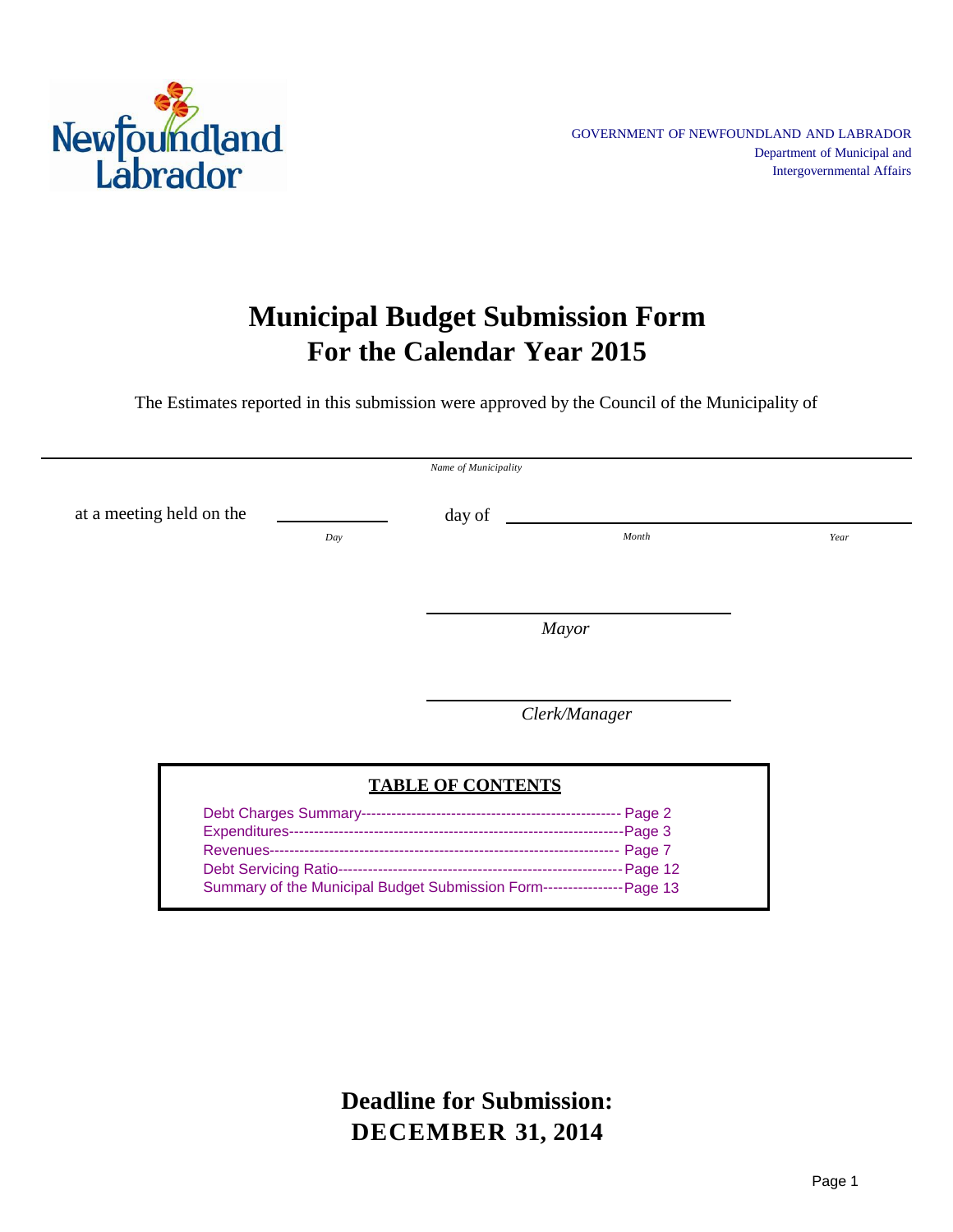|  |  | <b>Debt Charges Summary</b> |
|--|--|-----------------------------|
|--|--|-----------------------------|

| Loan Number | Name of<br>Creditor | Purpose<br>(Water, Roads;<br>etc.) | Original<br>Principal | Maturity Date<br>$(dd{\text{-}month\text{-}yyyy})$ | Council Annual<br>Payment | Provincial Annual<br>Payment |
|-------------|---------------------|------------------------------------|-----------------------|----------------------------------------------------|---------------------------|------------------------------|
|             |                     |                                    |                       |                                                    |                           |                              |
|             |                     |                                    |                       |                                                    |                           |                              |
|             |                     |                                    |                       |                                                    |                           |                              |
|             |                     |                                    |                       |                                                    |                           |                              |
|             |                     |                                    |                       |                                                    |                           |                              |
|             |                     |                                    |                       |                                                    |                           |                              |
|             |                     |                                    |                       |                                                    |                           |                              |
|             |                     |                                    |                       |                                                    |                           |                              |
|             |                     |                                    |                       |                                                    |                           |                              |
|             |                     |                                    |                       |                                                    |                           |                              |
|             |                     |                                    |                       |                                                    |                           |                              |
|             |                     |                                    |                       |                                                    |                           |                              |
|             |                     |                                    |                       |                                                    |                           |                              |
|             |                     |                                    |                       |                                                    |                           |                              |
|             |                     |                                    |                       |                                                    |                           |                              |
|             |                     |                                    |                       |                                                    |                           |                              |
|             |                     |                                    |                       |                                                    |                           |                              |
|             |                     |                                    |                       |                                                    |                           |                              |
|             |                     |                                    |                       |                                                    |                           |                              |
|             |                     |                                    |                       | <b>Totals</b>                                      |                           |                              |

#### **BEFORE CONTINUING:**

1. Transcribe **BOTH the above totals for Council Annual Payment and Provincial Annual Payment** to the appropriate boxes in section "7.1 Debt Charges From All Sources" of "7.0 FISCAL SERVICES" on Page 6.

2. Transcribe the above total of "Provincial Annual Payment" to sub-section 4.1.2 "Provincial Portion of Debt Charges" found in the section "4.1 Provincial Government Grants and Subsidies" on Page 11.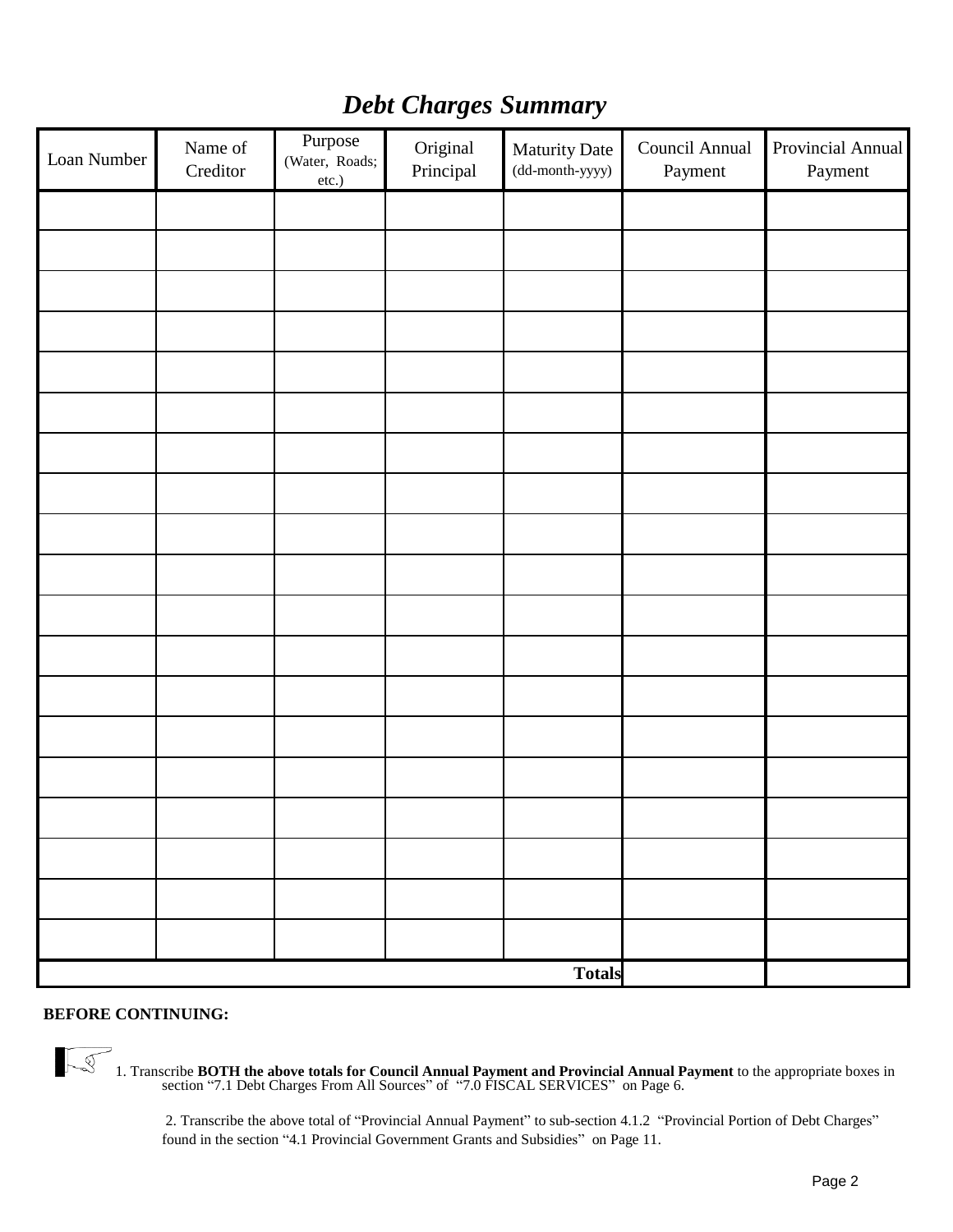## **Expenditures**

| 1.0 GENERAL GOVERNMENT                                                           |  |
|----------------------------------------------------------------------------------|--|
| 1.1 Council                                                                      |  |
|                                                                                  |  |
|                                                                                  |  |
|                                                                                  |  |
| 1.2 General Administration                                                       |  |
|                                                                                  |  |
|                                                                                  |  |
|                                                                                  |  |
|                                                                                  |  |
|                                                                                  |  |
| 1.2.6. Purchased Services (other than Insurance) ------------------------------- |  |
|                                                                                  |  |
|                                                                                  |  |
|                                                                                  |  |
|                                                                                  |  |
|                                                                                  |  |
| <b>1.5 Common Services</b>                                                       |  |
|                                                                                  |  |
| 1.5.2                                                                            |  |
| 1.5.3 Professional Development and Training --------------------------------     |  |
|                                                                                  |  |
|                                                                                  |  |
|                                                                                  |  |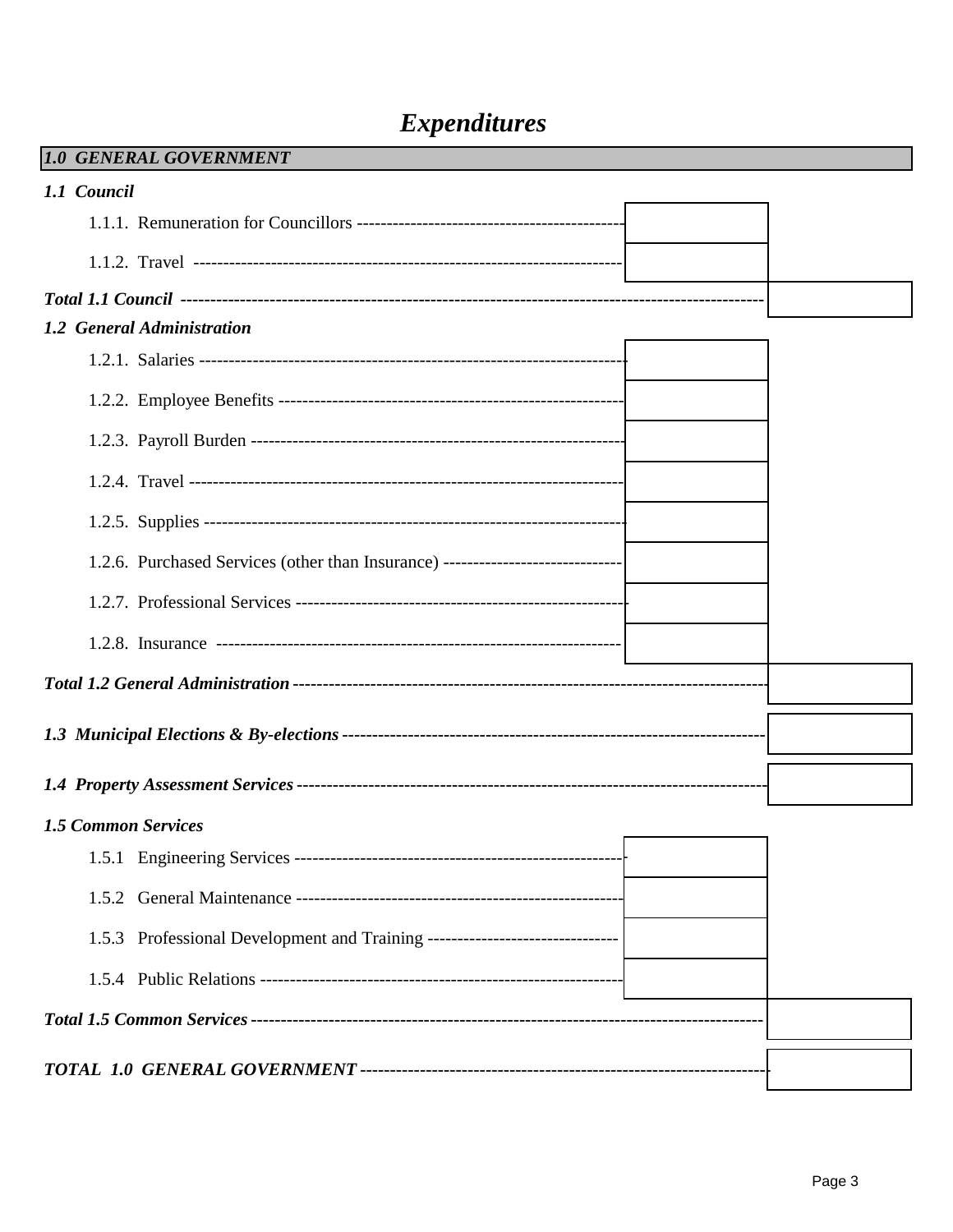#### **2.0 PROTECTIVE SERVICES**

| 3.0 TRANSPORTATION SERVICES |  |  |
|-----------------------------|--|--|
|                             |  |  |
| <b>3.2 Road Transport</b>   |  |  |
|                             |  |  |
|                             |  |  |
|                             |  |  |
|                             |  |  |
|                             |  |  |
|                             |  |  |
|                             |  |  |
|                             |  |  |
| 4.0 ENVIRONMENTAL HEALTH    |  |  |
|                             |  |  |
|                             |  |  |
|                             |  |  |
|                             |  |  |
|                             |  |  |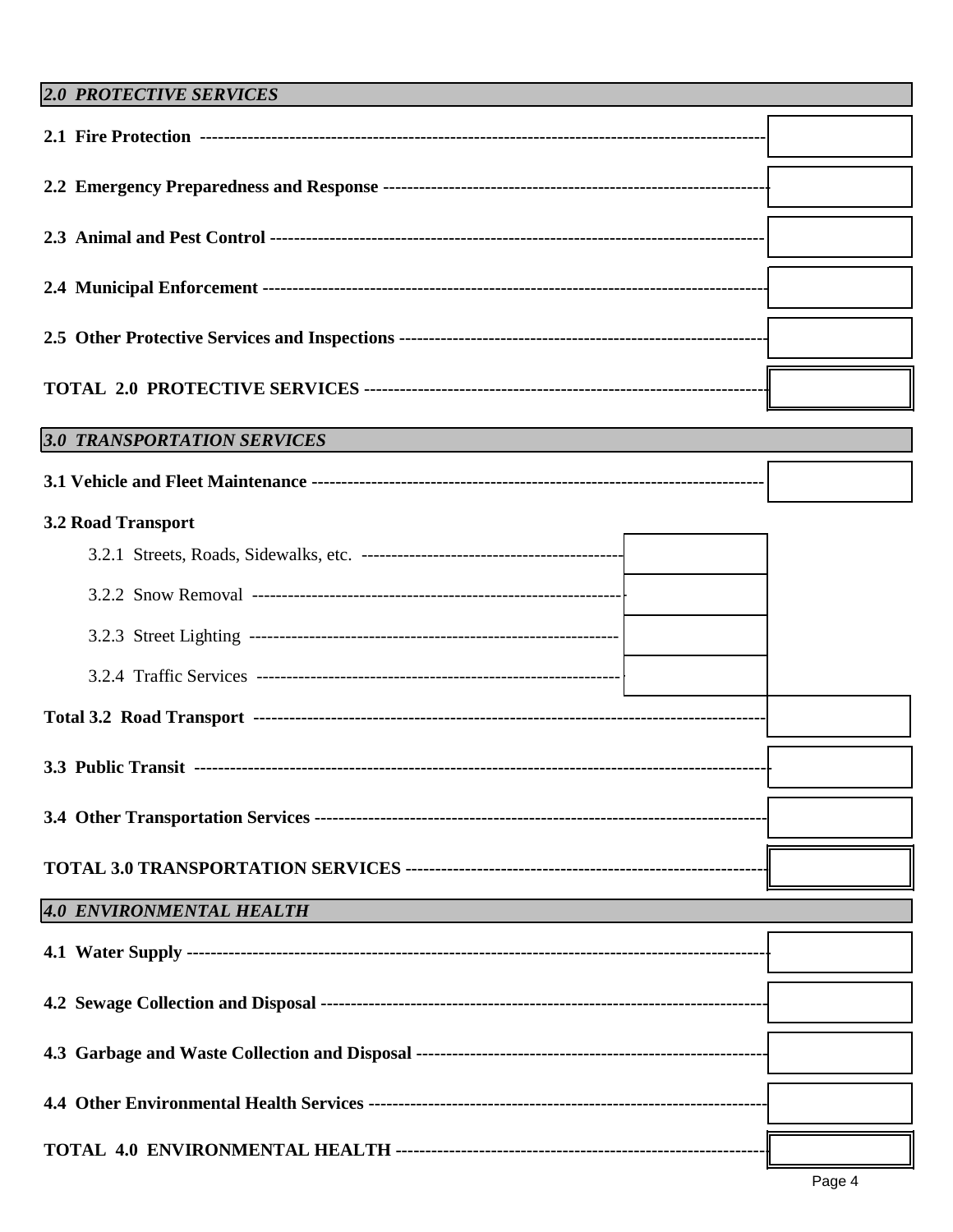| 5.0 PLANNING AND DEVELOPMENT                |  |
|---------------------------------------------|--|
|                                             |  |
|                                             |  |
|                                             |  |
|                                             |  |
|                                             |  |
|                                             |  |
| <b>6.0 RECREATION AND CULTURAL SERVICES</b> |  |
|                                             |  |
| <b>6.2 Recreation Facilities</b>            |  |
|                                             |  |
|                                             |  |
| 6.2.3                                       |  |
|                                             |  |
|                                             |  |
|                                             |  |
|                                             |  |
|                                             |  |
|                                             |  |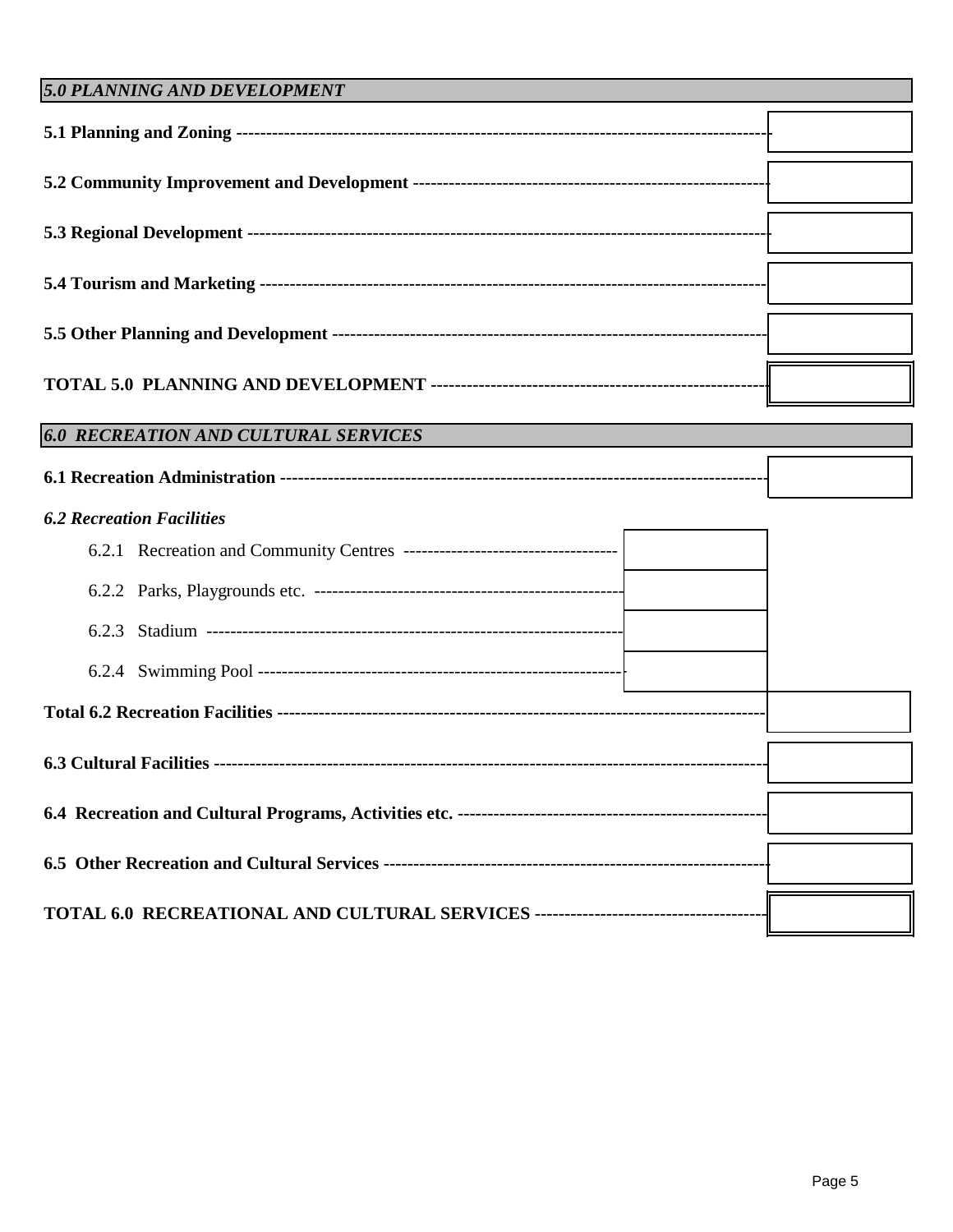| <b>7.0 FISCAL SERVICES</b>                                                      |              |
|---------------------------------------------------------------------------------|--------------|
| 7.1 Debt Charges From All Sources (from page 2)                                 |              |
|                                                                                 | (See page 2) |
|                                                                                 | (See page 2) |
|                                                                                 |              |
| 7.2 Transfers to Authorized Reserves and other Funds                            |              |
| 7.2.1 Provision for Uncollectible Taxes, Fees & Charges ----------------------- |              |
|                                                                                 |              |
|                                                                                 |              |
|                                                                                 |              |
| 7.2.5 Capital Expenditure Out of Revenue:                                       |              |
|                                                                                 |              |
| 7.2.5.2 All Other (please provide list) -----------------                       |              |
| Total 7.2.5 Capital Expenditure Out of                                          |              |
| 7.2.6 Authorized Transfers to Reserves & Other Funds:                           |              |
|                                                                                 |              |
| 7.2.6.2 All Other (please provide list) -----------------                       |              |
| <b>Total 7.2.6 Authorized Transfers to Reserves</b>                             |              |
|                                                                                 |              |
|                                                                                 |              |
|                                                                                 |              |

## *TOTAL EXPENDITURES*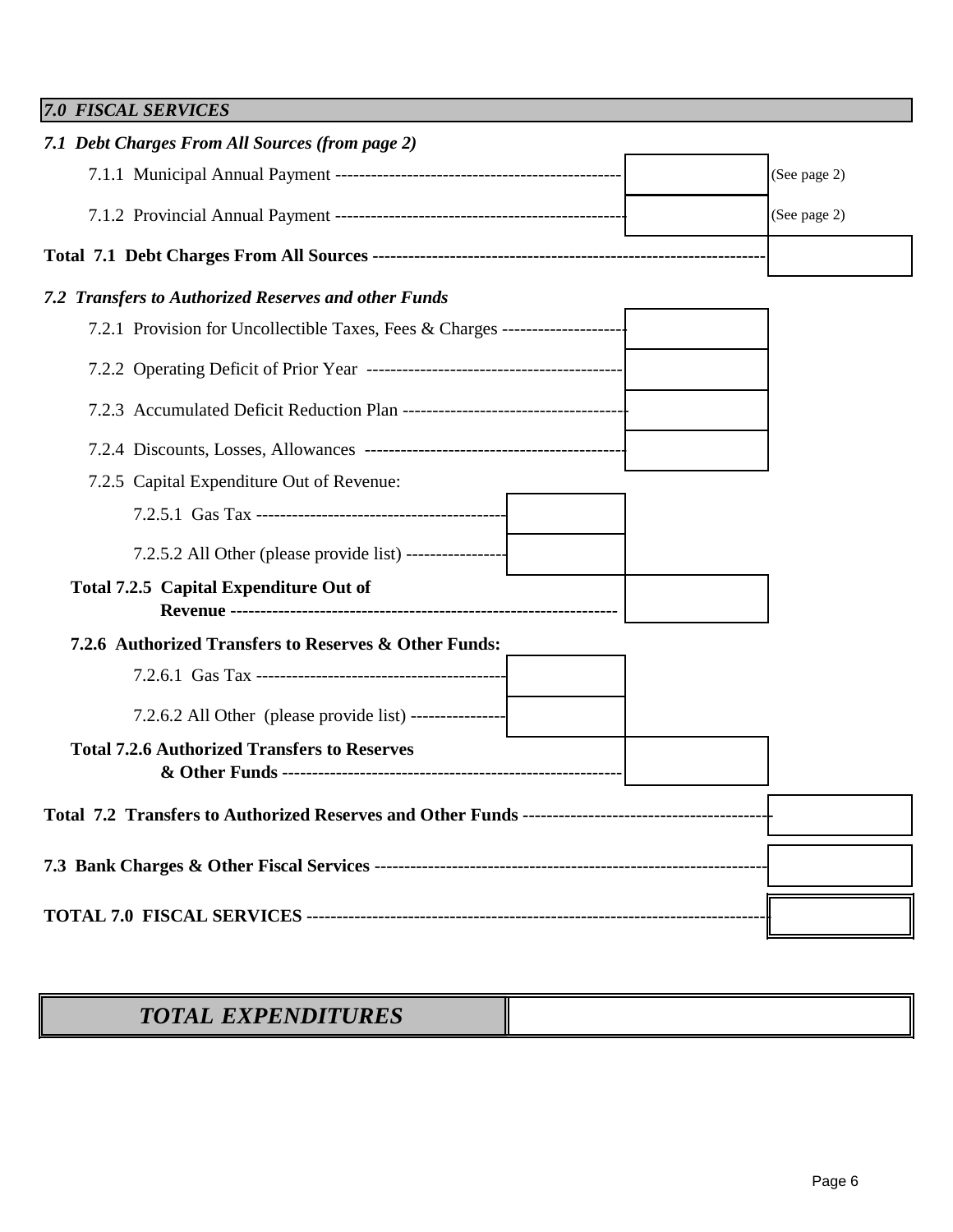### *Revenues*

#### *1.0 TAXES AND RELATED REVENUES*

#### *1.1 Property Tax Information*

| 1.1.1 Residential Property Info.              | <b>Assessed</b><br><b>Values</b> | Number of<br><b>Properties</b> | <b>Tax Rate</b> | <b>Total Tax</b> |
|-----------------------------------------------|----------------------------------|--------------------------------|-----------------|------------------|
| 1.1.1.1. Mil Rate Method                      |                                  |                                |                 |                  |
| 1.1.1.2. Minimum Tax Method                   |                                  |                                |                 |                  |
| 1.1.1.3. Residential Grants in Lieu           |                                  |                                |                 |                  |
| 1.1.1.4. Residential Exempt<br>Properties     |                                  |                                |                 |                  |
| <b>Total Residential Property</b><br>Info $-$ |                                  |                                |                 |                  |

| 1.1.2 Commercial/Non-Residential                      | <b>Assessed</b><br><b>Values</b> | Number of<br><b>Properties</b> | <b>Tax Rate</b> | <b>Total Tax</b> |
|-------------------------------------------------------|----------------------------------|--------------------------------|-----------------|------------------|
| 1.1.2.1. Mil Rate Method                              |                                  |                                |                 |                  |
| 1.1.2.2. Minimum Tax Method<br>(General)              |                                  |                                |                 |                  |
| 1.1.2.3. Minimum Tax Method<br>(Small Structures)     |                                  |                                |                 |                  |
| 1.1.2.4. Non-Residential Grants<br>in Lieu            |                                  |                                |                 |                  |
| 1.1.2.5. Tax Agreements                               |                                  |                                |                 |                  |
| 1.1.2.6. Non-Residential Exempt<br>Property           |                                  |                                |                 |                  |
| <b>Total Commercial/</b><br><b>Non-Residential --</b> |                                  |                                |                 |                  |

| 1.1.3 Vacant Land                                    | <b>Assessed</b><br><b>Values</b> | Number of<br><b>Properties</b> | <b>Tax Rate</b> | <b>Total Tax</b> |
|------------------------------------------------------|----------------------------------|--------------------------------|-----------------|------------------|
| 1.1.3.1. Minimum Rate Method                         |                                  |                                |                 |                  |
| <b>Total Vacant Land --</b>                          |                                  |                                |                 |                  |
| <b>Total 1.1 Property Tax</b><br><b>Information-</b> |                                  |                                |                 |                  |

#### **BOX A**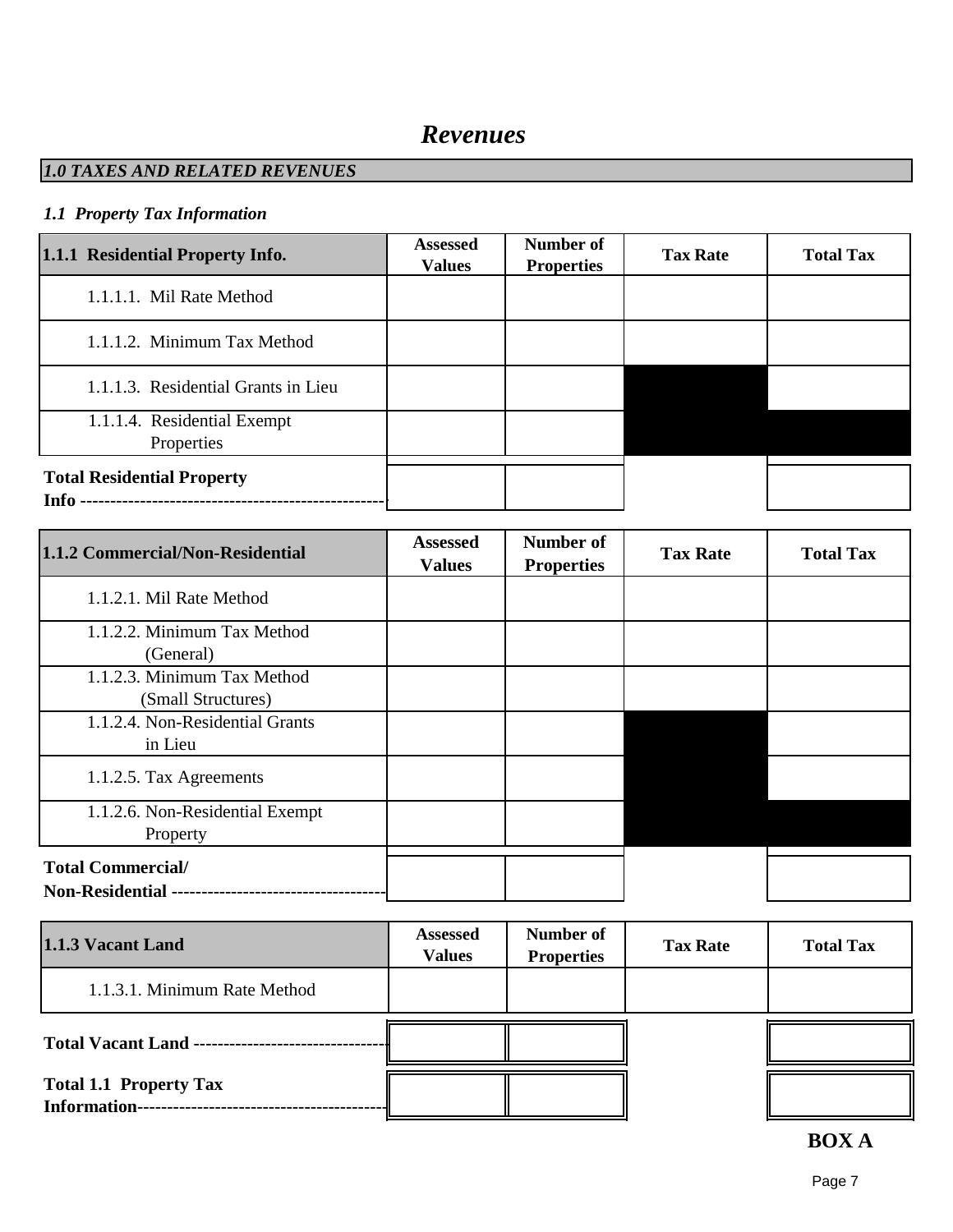#### *1.2 Water and Sewage Tax Information*

| 1.2.1 Residential Water and Sewage                              | # Household<br><b>Units</b>         | <b>Tax Rate</b> | <b>Total Tax</b> |
|-----------------------------------------------------------------|-------------------------------------|-----------------|------------------|
| 1.2.1.1. # of Households (Not Connected)                        |                                     |                 |                  |
| 1.2.1.2. Water and Sewage Tax                                   |                                     |                 |                  |
| 1.2.1.3. Water Tax Only (if Separate Tax)                       |                                     |                 |                  |
| 1.2.1.4. Sewage Tax Only (if Separate Tax)                      |                                     |                 |                  |
| 1.2.1.5. Other Residential W/S Tax                              |                                     |                 |                  |
| Total Number of Household Units ------------------------------- |                                     |                 |                  |
|                                                                 |                                     |                 |                  |
| 1.2.2 Commercial/Non-Residential Water and Sewage               | # Comm. / Non-<br><b>Res. Units</b> | <b>Tax Rate</b> | <b>Total Tax</b> |

| 1.2.2.1. # of Commercial/Non-Residential Units<br>(Not Connected) |  |  |
|-------------------------------------------------------------------|--|--|
| 1.2.2.2. Water and Sewage Tax                                     |  |  |
| 1.2.2.3. Water Tax Only (if Separate Tax)                         |  |  |
| 1.2.2.4. Sewage Tax Only (if Separate Tax)                        |  |  |
| 1.2.2.5. Other Commercial/Non-Residential                         |  |  |
| W/S Tax                                                           |  |  |
| 1.2.2.6. Industrial $&$ Institutional W/S                         |  |  |
| (e.g. Fish Plants, Hospitals)                                     |  |  |
| Total # of Comm./Non-residential Units -                          |  |  |

| Total 1.2.2 Commercial/Non-Residential Water and Sewage Tax ------------------------ |  |
|--------------------------------------------------------------------------------------|--|
|                                                                                      |  |

**BOX B**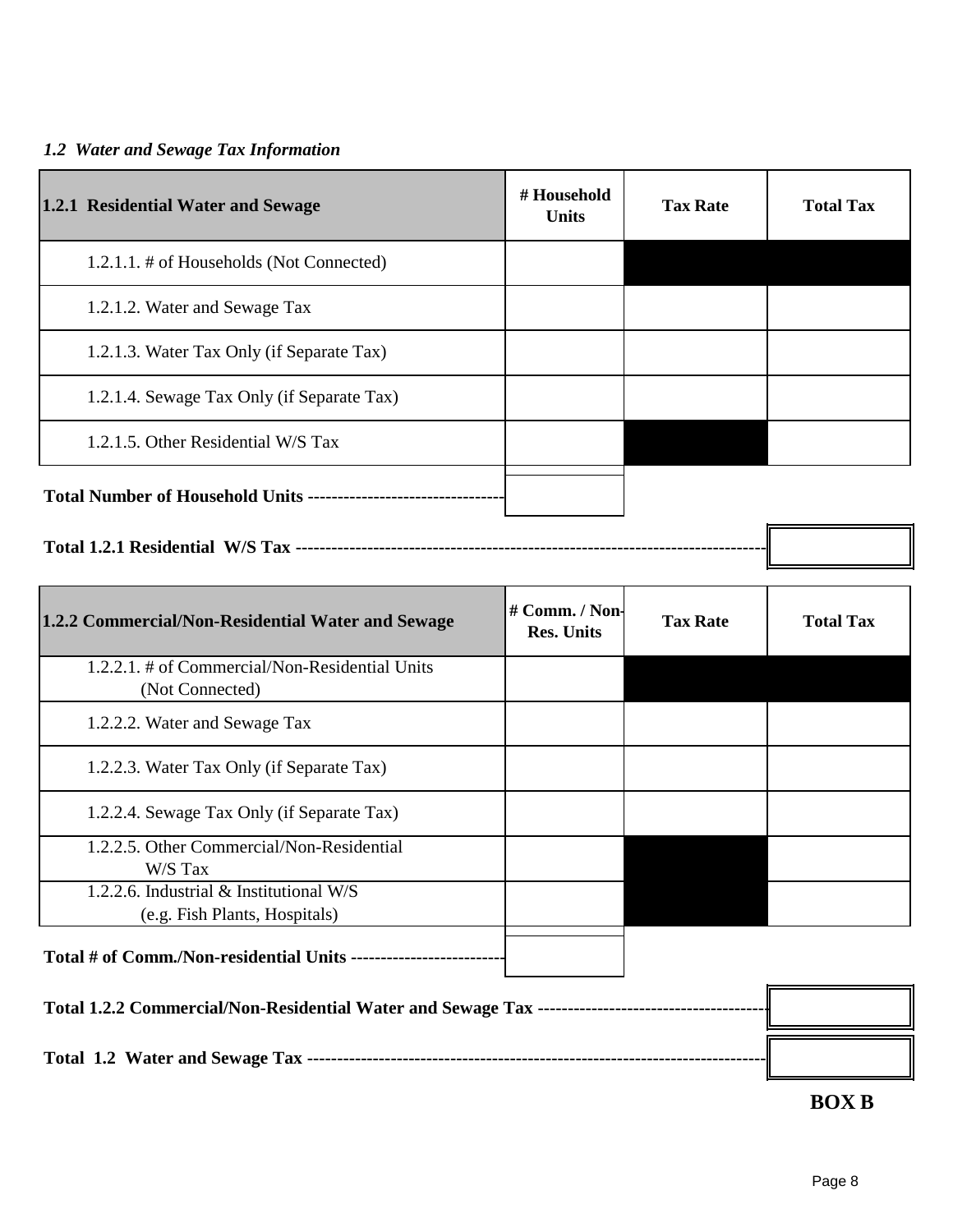#### *1.3 Other Tax Information*

| 1.3 Other Taxes                      | # Assessed the<br>Tax | <b>Tax Rate</b> | <b>Total Tax</b> |
|--------------------------------------|-----------------------|-----------------|------------------|
| 1.3.1. Poll Tax                      |                       |                 |                  |
| 1.3.2. Business Tax                  |                       |                 |                  |
| 1.3.3. Utility Tax                   |                       |                 |                  |
| 1.3.4. Municipal Utility (Sales) Tax |                       |                 |                  |
| 1.3.5. Direct Seller Tax             |                       |                 |                  |
| 1.3.6. Other Authorized Taxes        |                       |                 |                  |
|                                      |                       |                 |                  |
|                                      |                       |                 | <b>BOX C</b>     |

**Grand Total 1.0 Taxes and Related Revenue -----------------------------------------------**

*(Total of Boxes A, B and C)*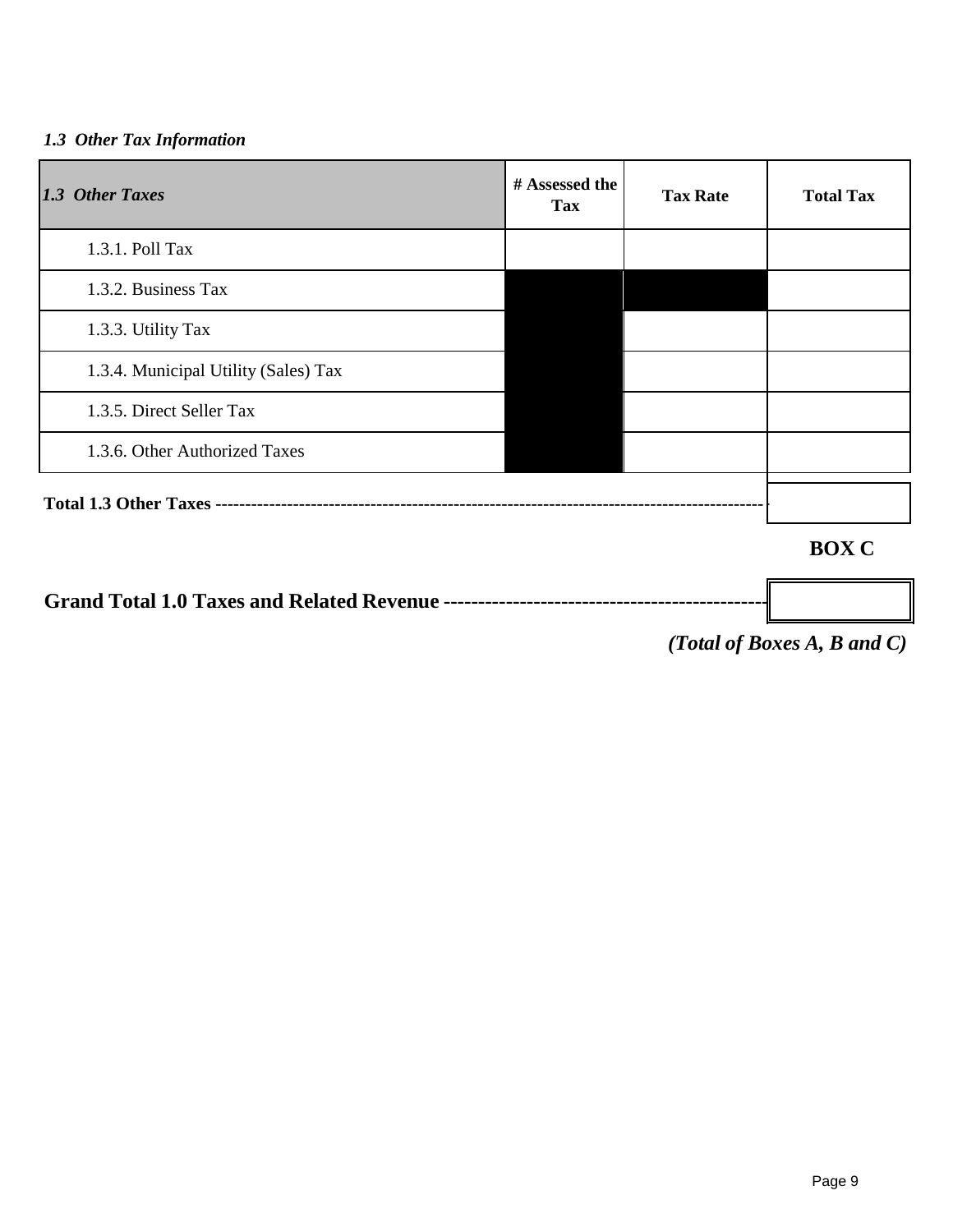| <b>2.0 SALES OF GOODS AND SERVICES</b> |  |
|----------------------------------------|--|
|                                        |  |
|                                        |  |
|                                        |  |
|                                        |  |
|                                        |  |
|                                        |  |
|                                        |  |
|                                        |  |
|                                        |  |
| 3.0 OTHER REVENUE FROM OWN SOURCES     |  |
|                                        |  |
|                                        |  |
|                                        |  |
|                                        |  |
|                                        |  |
|                                        |  |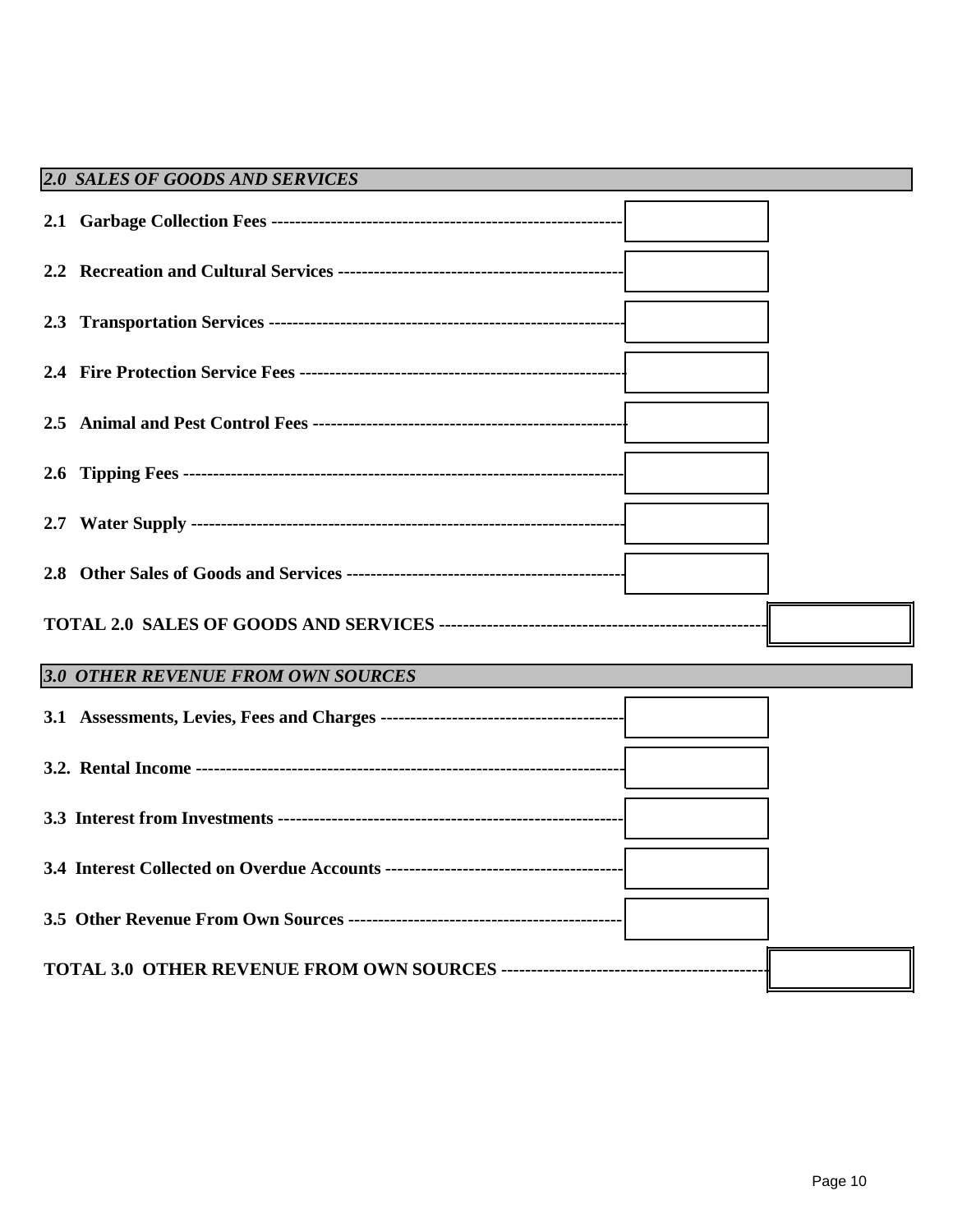| 4.0 GOVERNMENT TRANSFERS                              |              |
|-------------------------------------------------------|--------------|
| <b>4.1 Provincial Government Grants and Subsidies</b> |              |
|                                                       |              |
|                                                       | (See page 2) |
|                                                       |              |
|                                                       |              |
| <b>4.2 Federal Government Grants and Subsidies</b>    |              |
|                                                       |              |
| <b>Other Federal Grants and Subsidies</b><br>4.2.2.   |              |
|                                                       |              |
|                                                       |              |
| <b>5.0 OTHER TRANSFERS</b>                            |              |
|                                                       |              |
|                                                       |              |
|                                                       |              |
|                                                       |              |

| REVENUE<br><b>TOTAL REVENUE</b> |  |
|---------------------------------|--|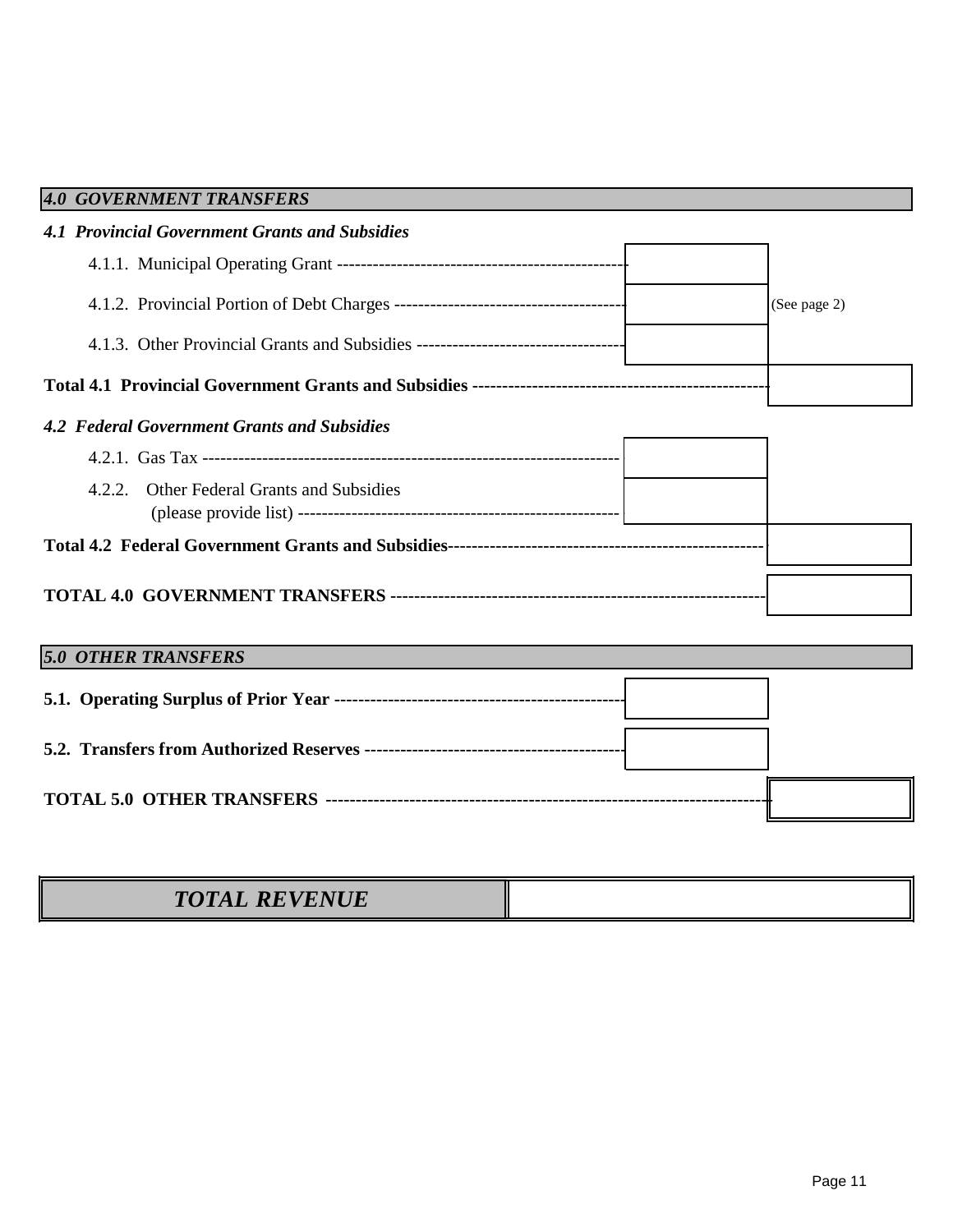# *Please Calculate the Debt Servicing Ratio (DSR):*

| <b>Debt Servicing Ratio (DSR)</b>                 |  |  |
|---------------------------------------------------|--|--|
| <b>Step 1</b> : Fill in the following information |  |  |
|                                                   |  |  |
|                                                   |  |  |
|                                                   |  |  |
|                                                   |  |  |
|                                                   |  |  |
|                                                   |  |  |
|                                                   |  |  |
|                                                   |  |  |

### *Step 2 : DSR Calculation*

|                                 | $\bullet$<br>$\bullet$ |            | $\overline{\phantom{a}}$<br>$\sim$ |          |
|---------------------------------|------------------------|------------|------------------------------------|----------|
| <b>Municipal</b><br><b>Debt</b> | Local<br>Revenue       | <b>MOG</b> |                                    | DSR $(%$ |